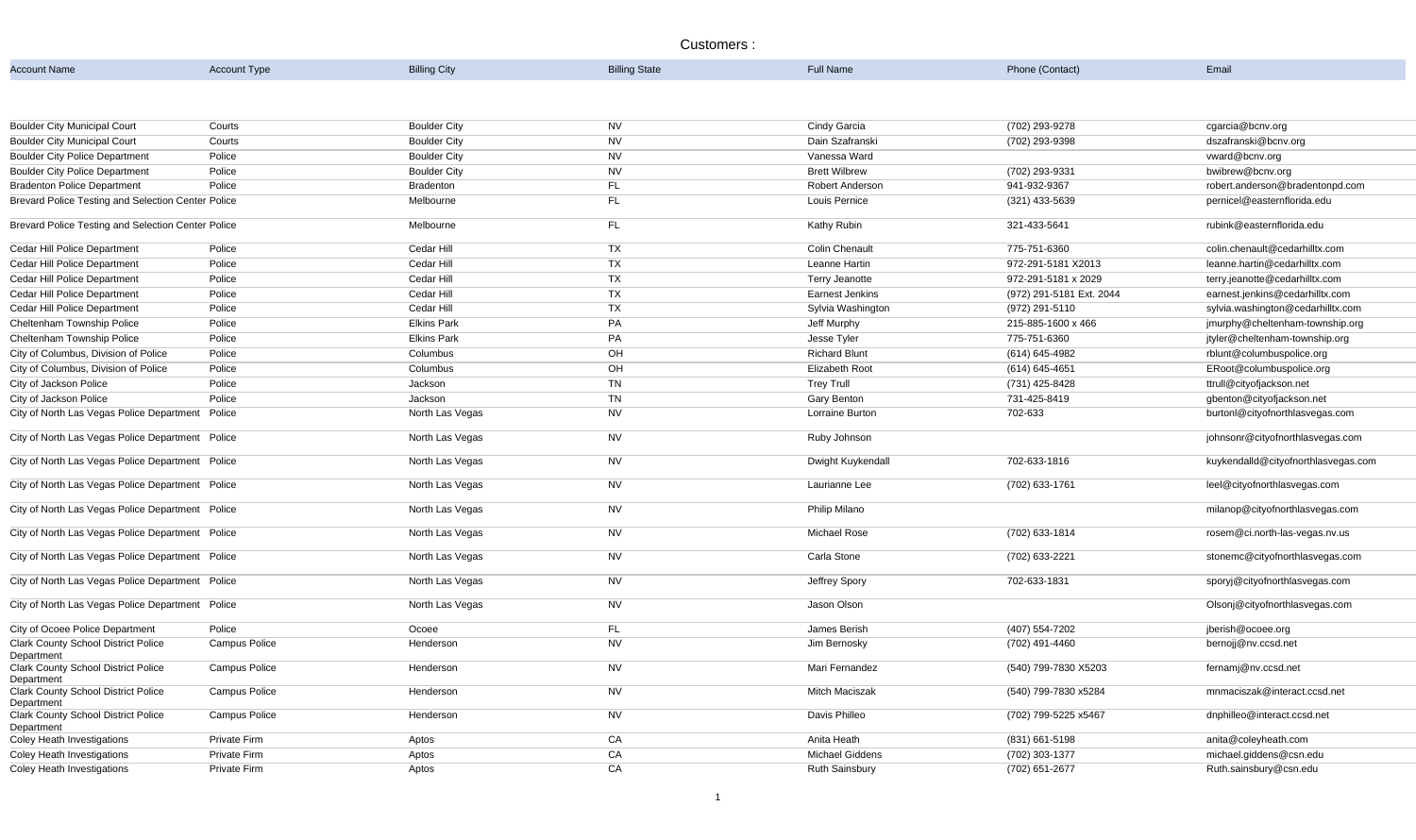| <b>Decatur Police Department</b>                     | Police               | Decatur             | GA                     | <b>Mike Matics</b>        | (678) 553-6629 | mike.matics@decaturga.com          |
|------------------------------------------------------|----------------------|---------------------|------------------------|---------------------------|----------------|------------------------------------|
| El Cajon Police Department                           | Police               | El Cajon            | CA                     | <b>Eric Thornton</b>      | (619) 441-1590 | ethornton@cityofelcajon.us         |
| El Cajon Police Department                           | Police               | El Cajon            | CA                     | <b>Brian Ehlers</b>       | (619)441-1569  | behlers@cityofelcajon.us           |
| El Mirage Police Department                          | Police               | El Mirage           | AZ                     | Aimee Curry               | (623) 500-3006 | acurrey@cityofelmirage.org         |
| <b>Fargo Police Department</b>                       | Police               | Fargo               | <b>ND</b>              | <b>Travis Berger</b>      | (701) 241-1441 | tjberger@fargond.gov               |
| <b>Fargo Police Department</b>                       | Police               | Fargo               | ${\sf ND}$             | Tom Shaw                  | 701-241-1441   | tshaw@fargond.gov                  |
| Gahanna Police                                       | Police               | Gahanna             | OH                     | Miranda Vollmer           | 614.342.4455   | miranda.vollmer@gahanna.gov        |
| Gahanna Police                                       | Police               | Gahanna             | OH                     | Peyton O'Dell             | 614 342-4234   | peyton.odell@gahanna.gov           |
| Gahanna Police                                       | Police               | Gahanna             | OH                     | Deb Stemen                | 614.342.4063   | deb.stemen@gahanna.gov             |
| <b>Hilliard Police Department</b>                    | Police               | Hilliard            | OH                     | Ron Clark                 | 6143342327     | rclark@hilliardohio.gov            |
| <b>Hilliard Police Department</b>                    | Police               | Hilliard            | OH                     | Suzanne Muraco            | 614-334-2494   | smuraco@hilliardohio.gov           |
| <b>Hilliard Police Department</b>                    | Police               | Hilliard            | OH                     | Doug Lightfoot            |                | dlightfoot@hilliardohio.gov        |
| Honolulu Police Department                           | Police               | Honolulu            | HI                     | <b>Tory Tsakiris</b>      | (808) 723-7788 | ttsakiris@honolulu.gov             |
| <b>Invision Public Safety Consultants</b>            | Private Firm         | Missouri City       | <b>TX</b>              | <b>Michael Curry</b>      | 832-856-2230   | Invisionpublicsafety@gmail.com     |
| Maui Police Department                               | Police               | Wailu               | $\mathsf{H}\mathsf{I}$ | Mary Rose Reiner          | 808-244-6327   | maryrose.reiner@mpd.net            |
| Maui Police Department                               | Police               | Wailu               | HI                     | Ricky Uedoi               |                | ricky.uedoi@mpd.net                |
| Montana State University Police                      | <b>Campus Police</b> | Bozeman             | MT                     | Amy Ross                  | (406) 994-1213 | amy.ross2@montana.edu              |
| Montana State University Police                      | <b>Campus Police</b> | Bozeman             | <b>MT</b>              | <b>Michael Stanley</b>    | (406) 994-1213 | mstanley@montana.edu               |
| Nye County Sheriff                                   | Sheriff              | Pahrump             | <b>NV</b>              | <b>Harry Means</b>        | 775-751-6360   | NCSOBackgrounds@co.nye.nv.us       |
| <b>Plumas County Sheriff</b>                         | Sheriff              | Quincy              | CA                     | <b>Rich Ross</b>          | (530) 283-6375 | rross@pcso.net                     |
| <b>Plumas County Sheriff</b>                         | Sheriff              | Quincy              | CA                     | <b>Travis Goings</b>      | 530-570-4065   | tgoings@pcso.net                   |
| <b>Police Applicant Screening Service</b>            | Police               | St. Petersburg      | FL                     | <b>Mike Waters</b>        | (727) 864-3822 | waters.mike@spcollege.edu          |
| <b>Portland Police Bureau</b>                        | Police               | Portland            | OR                     | Rachel Beane              | (503) 823-9293 | Rachel.Beane@portlandoregon.gov    |
| <b>Portland Police Bureau</b>                        | Police               | Portland            | OR                     | David Jackson             | 503-823-0917   | david.jackson@portlandoregon.gov   |
| <b>Portland Police Bureau</b>                        | Police               | Portland            | OR                     | Jeff Helfrich             |                | jeff.helfrich@portlandoregon.gov   |
| Prairie View A&M University                          | Police               | <b>Prairie View</b> | <b>TX</b>              | <b>Michael Curry</b>      | 936-261-1373   | macurry@pvamu.edu                  |
| Santa Fe College - Institute of Public Safety Police |                      | Gainesville         | FL                     | Sally Anderson            | 352-271-2925   | Sayuri.anderson@sfcollege.edu      |
| Santa Fe College - Institute of Public Safety Police |                      | Gainesville         | FL                     | <b>Gretchen Pendell</b>   | 352-271-2916   | gretchen.pendell@sfcollege.edu     |
| Santa Fe Police Department                           | Police               | Santa Fe            | NM                     | Nancy Jimenez             |                | nljimenez@ci.santa-fe.nm.us        |
| Santa Fe Police Department                           | Police               | Santa Fe            | NM                     | Jake Parrish              | 505-955-5203   | jeparrish@santafenm.gov            |
| <b>Secure Solutions</b>                              | Private Firm         | Gilroy              | CA                     | <b>Kurt Ashley</b>        | 408-607-0640   | securesolutionsttp@gmail.com       |
| <b>Skagway Police Department</b>                     | Police               | Skagway             | AK                     | Jerry Reddick             | (907) 983-2232 | j.reddick@skagway.org              |
| <b>Skagway Police Department</b>                     | Police               | Skagway             | AK                     | <b>Teal Swanson</b>       | (701) 839-2994 | svuw@srt.com                       |
| <b>Skagway Police Department</b>                     | Police               | Skagway             | AK                     | Kelli Zewick              | (701) 852-0196 | kelli.zewick@bradymartz.com        |
| Springdale Police Department                         | Police               | Springdale          | AR                     | <b>Mark Bradley</b>       | (702) 491-4460 | mbradley@springdalear.gov          |
| Springdale Police Department                         | Police               | Springdale          | AR                     | <b>Richard Frisby</b>     | 479-750-8126   | rfrisby@springdalear.gov           |
| Springdale Police Department                         | Police               | Springdale          | AR                     | Tim Faubus                |                | tfaubus@springdalear.gov           |
| <b>Summit County Sheriff's Office</b>                | Sheriff              | Park City           | UT                     | <b>Andrew Wright</b>      | (702) 491-4460 | awright@summitcounty.org           |
| <b>University Police Services</b>                    | <b>Campus Police</b> | North Las Vegas     | <b>NV</b>              | Carolyn Downey            | (702) 651-5092 | carolyn.downey@csn.edu             |
| <b>University Police Services</b>                    | <b>Campus Police</b> | North Las Vegas     | <b>NV</b>              | Judith Paulson            |                | judith.paulson@unlv.edu            |
| Ventura Police Department                            | Police               | Ventura             | CA                     | <b>Tracey Coert</b>       | (805) 339-4343 | tcoert@venturapd.org               |
| Ventura Police Department                            | Police               | Ventura             | CA                     | <b>Rick Murray</b>        | (805) 339-4343 | rmurray@venturapd.org              |
| <b>Westminster Police</b>                            | Police               | Westminster         | CO                     | <b>Matt Trenka</b>        | 303-658-4235   | mtrenka@cityofwestminster.us       |
| <b>Wheat Ridge Police</b>                            | Police               | Wheatridge          | CO                     | Millie Lewis              | 303-235-2812   | mlewis@ci.wheatridge.co.us         |
| <b>Thornton Police Department</b>                    | Police               | Thornton            | CO                     | <b>Thomas Connor</b>      | 7209775516     | thomas.connor@thorntonco.gov       |
| Cedar Hill Fire Department                           | Fire                 | Cedar Hill          | <b>TX</b>              | <b>Reginald Alexander</b> | 214-317-0229   | reginald.alexander@cedarhilltx.com |
| Cincinnati Police Department                         | Police               | Cincinnati          | OH                     | Dwayne Wilson             | 513-357-7567   | dwayne.wilson@cincinnati-oh.gov    |
| Cincinnati Police Department                         | Police               | Cincinnati          | OH                     | Karen Minning             | 513.352.1291   | Karen.Minning@cincinnati-oh.gov    |
| Downey Police Depart                                 | Police               | Downey              | CA                     | Joanne Brown              | 562-904-2350   | jbrown@downeyca.org                |